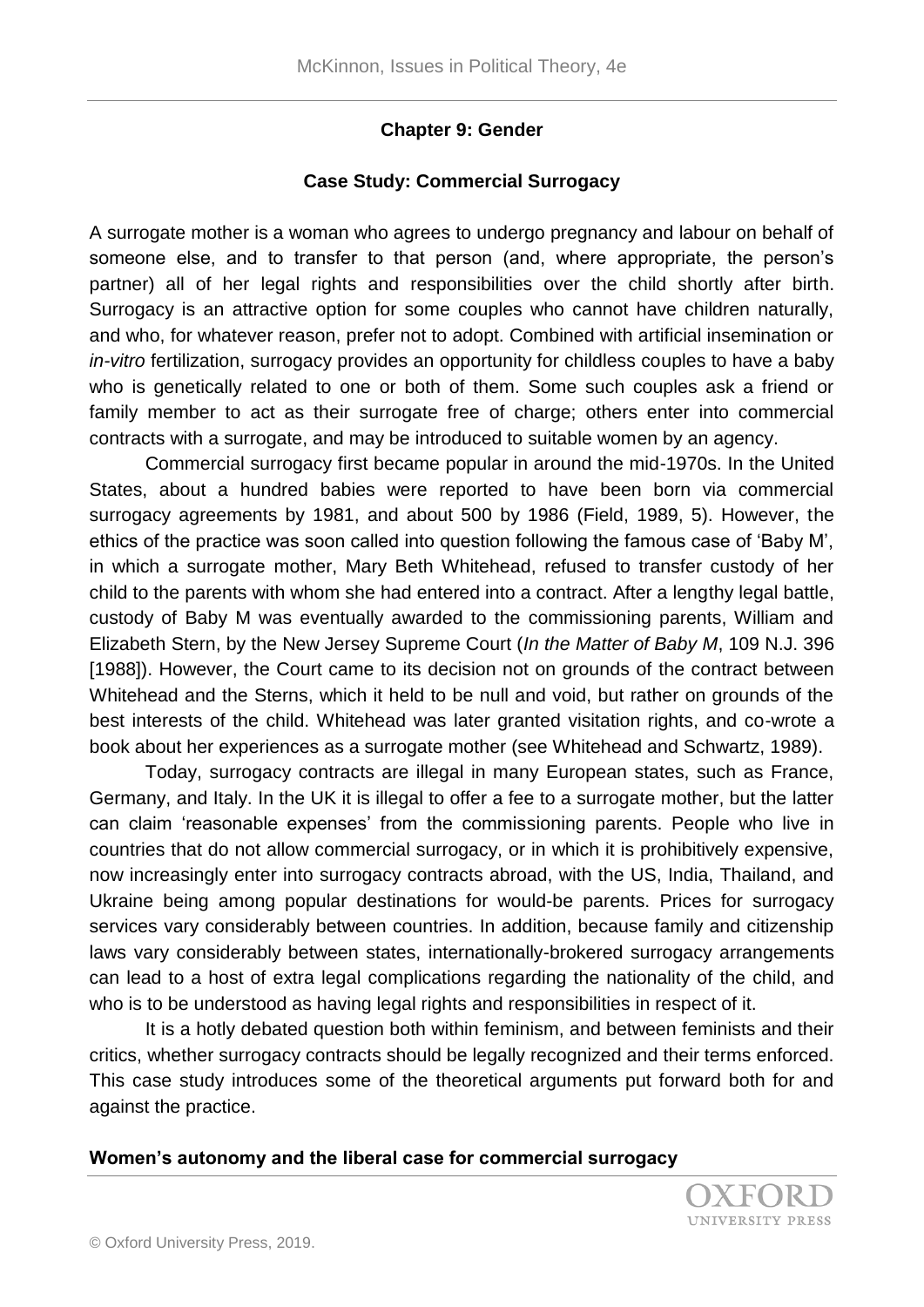Among liberal political theorists, including liberal feminists, commercial surrogacy is often defended on autonomy-based grounds. There are two versions of the claim that surrogacy contracts should be recognized out of respect for the autonomy of women. The first appeals to the importance of *procreative liberty*. On this argument, if persons are to be free to implement their chosen conceptions of the good, they must (absent compelling moral considerations) have the right to decide without interference whether and under what circumstances they will become parents, including whether they will do so for financial remuneration (Robertson, 1990). The second variant of the autonomy argument appeals to *freedom of occupational choice*. On this view, the choice to become a surrogate mother is sufficiently like the choice to take up any other job as to be accorded the same, or similar, legal protections (Fabre, 2006). True, this argument acknowledges, pregnancy and labour pose potential dangers to a woman's health. However, if we allow persons to take on other arduous occupations, such as coal mining or fire fighting, then for consistency's sake we should also allow women to work as surrogate mothers.

Defenders of commercial surrogacy, then, claim that legal recognition of reproductive contracts is called for as a matter of the general liberal commitment to giving people control over their reproductive and professional lives. Moreover, liberal feminists add that for the state to refuse to recognize surrogacy contracts is for it to fail to take women seriously as independent agents, and thus to demean them (Shalev, 1989). For some feminist opponents of commercial surrogacy, however, the decision to become a surrogate mother is not clearly or unproblematically an autonomous one, owing to the fact that it is informed by motivations that women have acquired under the oppressive conditions of patriarchy. Elizabeth Anderson, for example, claims that women who become surrogates are often worryingly 'self-effacing' (1990, 91), and that they suffer from feelings of inadequacy that they falsely believe they can resolve only by becoming pregnant. Insofar as such women are lacking in self-respect, and/or are possessed of something like a form of false consciousness, their apparently autonomous choices to become surrogate mothers are not necessarily to be taken at face value. Moreover, because commissioning parents and surrogacy firms take advantage of the surrogate's vulnerabilities and distorted beliefs for their own ends, Anderson argues, the latter are unjustly *exploited* by the former.

# **<A>Exploitation**

The concept of exploitation is tricky and contested, but, on one helpful understanding of it, a person can be said to be exploited if she/he consents to a transaction which is either harmful or unfair to her/him, and does so because some aspect of her/his character or circumstances is used against her/him by the other party (or parties) to the agreement (Wertheimer, 1996). In the case of commercial surrogacy, feminist critics aver that the women are recruited largely from among the vulnerable (Anderson, 1990; Annas, 1990). They often only agree to be surrogates, the argument goes, because they are either short of money, or because they suffer from emotional or psychological problems (such as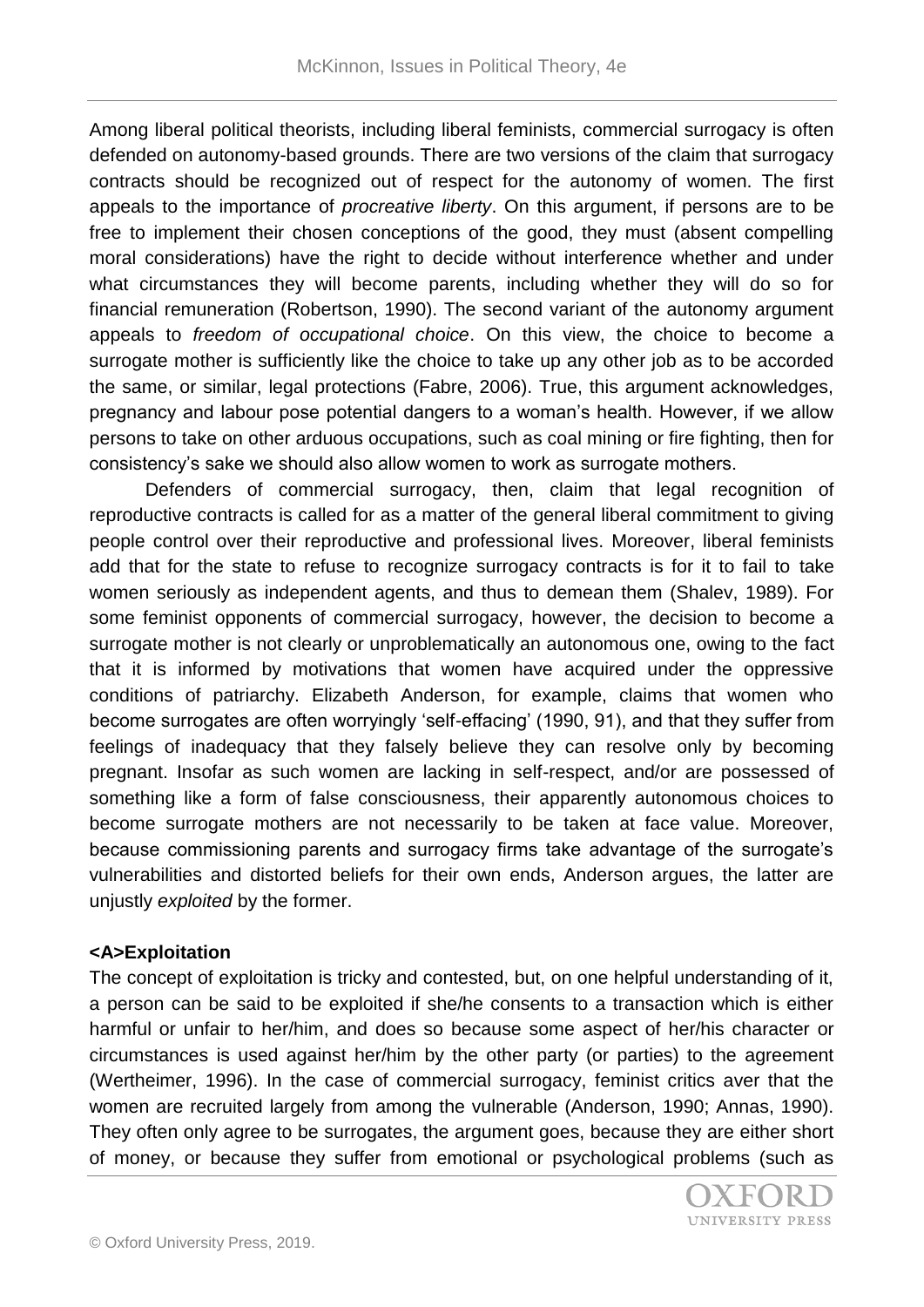feeling that they need to become a surrogate to make amends for having had an abortion in the past). By seizing on these characteristics, commissioning parents and surrogacy firms are allegedly able to induce women to sign contracts which are either harmful or unfair to them. Harm occurs when the surrogate is traumatized by the experience of handing over the child she has carried for nine months, and grown to love. But even if the woman does not suffer harm (say, because she does not form any attachment to the baby), the contract may still be unfair to her if she is induced to accept a significantly smaller financial settlement than she would be able to demand if her bargaining position were stronger.

Supporters of commercial surrogacy, meanwhile, maintain that it is not inherent in the practice that it be exploitative. With regard to the danger of harm, they point to evidence which suggests that surrogate mothers tend not to be traumatized by parting with their babies (Ragonné, 1994), and, indeed, are comforted by the knowledge that they have helped to make an infertile couple extremely happy. On the question of fairness, meanwhile, they reply that women may actually be in a position to negotiate favourable terms, given the strong desire of the commissioning parents for a child. And they also argue that surrogacy contracts can be regulated so as to minimize the danger of exploitation further $\Box \Box$  for example, by setting a decent minimum price for the woman's services, insisting on tests that would screen out women with psychological problems, and allowing mothers to void the contract and keep their child should they come to realize that they have made a mistake (Field, 1989; Fabre, 2006).

# **<A> The 'specialness' of woman's reproductive labour**

Feminist opponents of commercial surrogacy, however, also deploy further arguments. One of these objects to surrogacy on grounds that it wrongly treats women's procreative labour as a mere commodity, thereby devaluing both it and the woman whose labour it is. On this view, pregnancy and labour have a special, intrinsic value upon which it is inappropriate to put a monetary price. Moreover, insofar as a woman's reproductive labour is much more closely connected to her sense of self than other forms of labour, to ask a woman to sell that service comes dangerously close to asking her to sell herself, or an intimate piece of herself (Radin, 1988). Elizabeth Anderson (1990, 80ff) adds that commercial surrogacy undermines a woman's emotional perspective on her pregnancy, by requiring of her that she suppress the feelings of love which she is developing for her unborn baby. According to these criticisms, then, surrogacy ignores the distinctive nature of pregnancy, and in doing so harms and demeans the women who take part in it.

Other feminists, however, believe that these objections rest on rather questionable assumptions about the way in which women experience pregnancy. It is not the case, they reply, that all women understand childbearing as a 'labour of love', and would be incapable of viewing a surrogacy agreement as a purely commercial enterprise. In particular, as Debra Satz (1992) points out, many women choose to have abortions, which indicates that they, at least, do not experience pregnancy as special, or develop an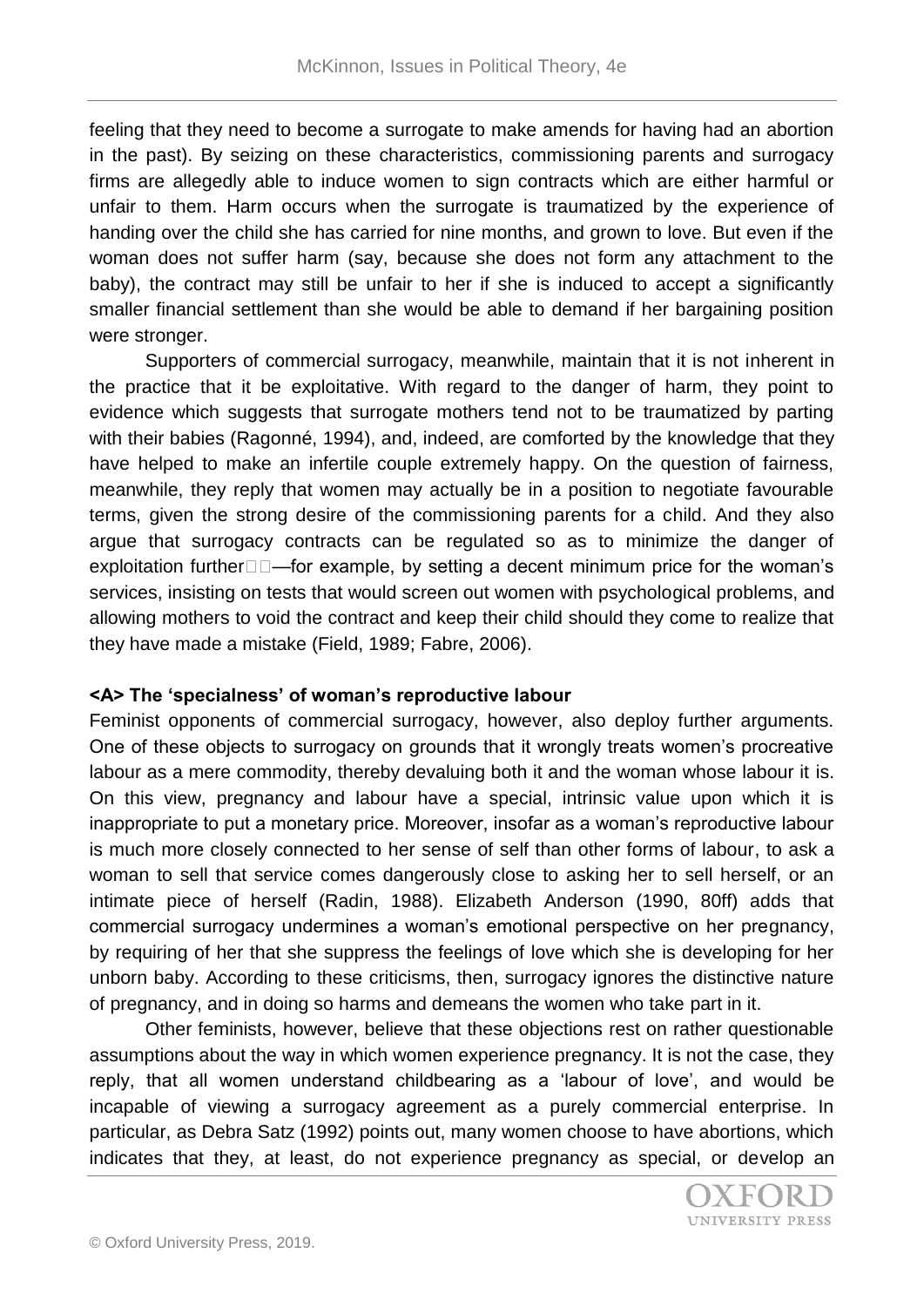emotional attachment to the fetus. In addition, Satz continues, even if a woman's procreative labour does have a special intrinsic worth, it is not necessarily disrespectful to offer money in exchange for her reproductive services. By way of analogy, it is perfectly possible to respect a professor's teaching and writing skills, and to recognize that her deployment of those skills is closely bound up with her conception of herself, whilst still thinking it appropriate to pay her for her services. Therefore, Satz's counter-argument goes, one can also pay a surrogate mother while giving proper weight to the nonmonetary ways in which her reproductive labour is valuable.

#### **<A>Gender inequality**

Satz, as we have just seen, is dubious that a case against commercial surrogacy can be made on grounds of the distinctive nature of reproductive labour. Instead, she argues, it ought to be opposed on grounds that it is antithetical to gender equality, in two key respects. First, she says, surrogacy contracts represent a new means by which men are empowered to exercise control over the bodies of women $\square$ — sometimes to an intolerable degree. For example, Mary Beth Whitehead's contract forbade her to smoke cigarettes, drink alcohol, or take medication without the express permission of her doctor, and also committed her to undergo an abortion at the father's request if the fetus was found to have any genetic abnormalities. Second, Satz continues, even where the terms of the contract do not impose what seem like unreasonably severe restrictions on the woman's freedom, the phenomenon of surrogacy nonetheless serves to reinforce negative stereotypes and preconceptions about the proper role and status of women. More specifically, it conveys that women's purpose is to be mothers, or, perhaps more accurately, to enable men to be fathers. Surrogate motherhood, in a nutshell, encourages us to view women as mere 'walking wombs'.

Defenders of the practice, meanwhile, reply that, insofar as our concern is that surrogacy contracts will be overly intrusive, we can again guard against this danger by properly regulating the industry. And they also argue that, although combating gender stereotypes is clearly an important objective, it cannot justify placing limits on women's freedom to choose surrogacy as an occupation (Fabre, 2006). For if it did we would have to conclude not only that women should not be able to work as surrogates, but also that they should not be able to work as, say, cleaners and secretaries—occupations which likewise tend to reinforce traditional prejudices about the role of women (and perhaps to a greater degree than surrogacy, insofar as most people, day to day, are rather more likely to come across a cleaner or a secretary than they are to meet a surrogate mother).

In sum, feminists are divided on the question of whether permitting women to lease out their reproductive services would be empowering or demeaning to them. To some, an appropriately regulated surrogacy industry would enhance the autonomy and independence of women. To others, commercial surrogacy exploits the vulnerable, devalues the special nature of pregnancy by subjecting it to the norms of the market, and strengthens inegalitarian views of women as being no more than fetal containers.